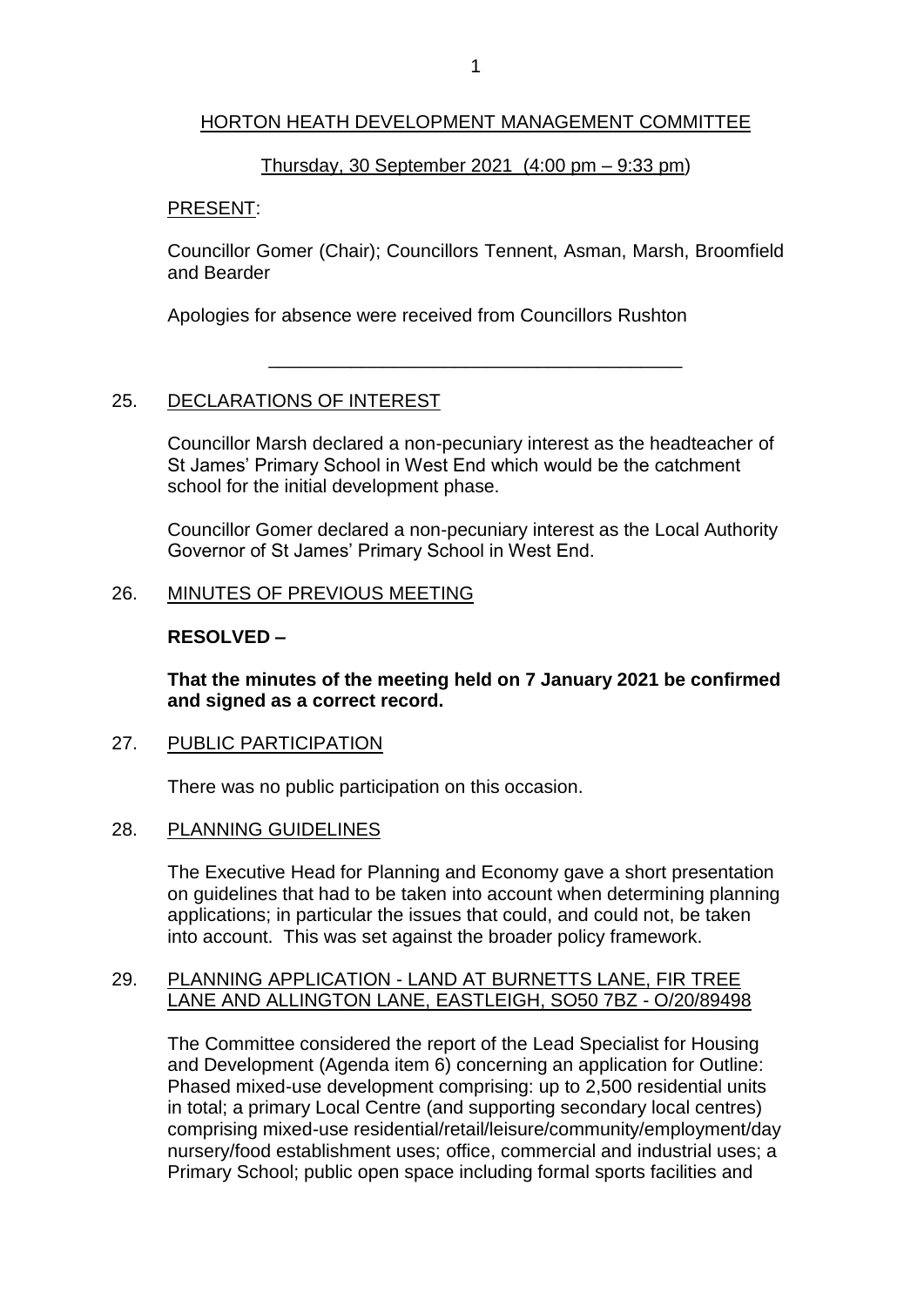informal provisions; relocation of solar panels; key infrastructure and utilities provision including new roads, footpaths and cycle paths and improvements to the existing road junction at Fir Tree Lane/Burnetts Lane; and ecological, landscape, site preparation and demolition works (All Matters Reserved Except Access). This application is subject to Environmental Impact Assessment. (Ref: O/20/89498).

The Committee was advised the following:

# **Report updates**

• No objection from Highways England (now National Highways) in respect of Junction 7 M27 and J11 M3 subject recommended additional condition:

 "No development shall take place until a Construction Traffic Management Plan (CTMP) has been submitted to and approved in writing by the Local Planning Authority (in consultation with Highways England). Reason: To ensure that the M3 and M27 Trunk Roads continue to be an effective part of the national system of routes for through traffic in accordance with section 10 of the Highways Act 1980 and to satisfy the reasonable requirements of road safety."

- Amend para 124 to clarify that there housing mix includes 96 older persons flats
- Amend Para 143 to clarify Policy DM31 now modified to read target 80% Part M4(2) Accessible and Adaptable dwellings
- Amend para 284 to read "...There is no reason to believe that such licences will not be granted…."
- Amend Condition 16 (p112) to require 10 year replacement period for failed landscaping.
- Para 157: Public art– now agreed for S106

# **Clarification on substantial objection:**

• Substantial objection would be one or both formal objections from the key consultees HCC Highways and Natural England.

# **RESOLVED –**

**That the Committee supported the application in principle and delegated the decision to Executive Head for Planning and Economy (in consultation with the Chair and Vice Chair of the Horton Heath Development Management Committee) following receipt and**